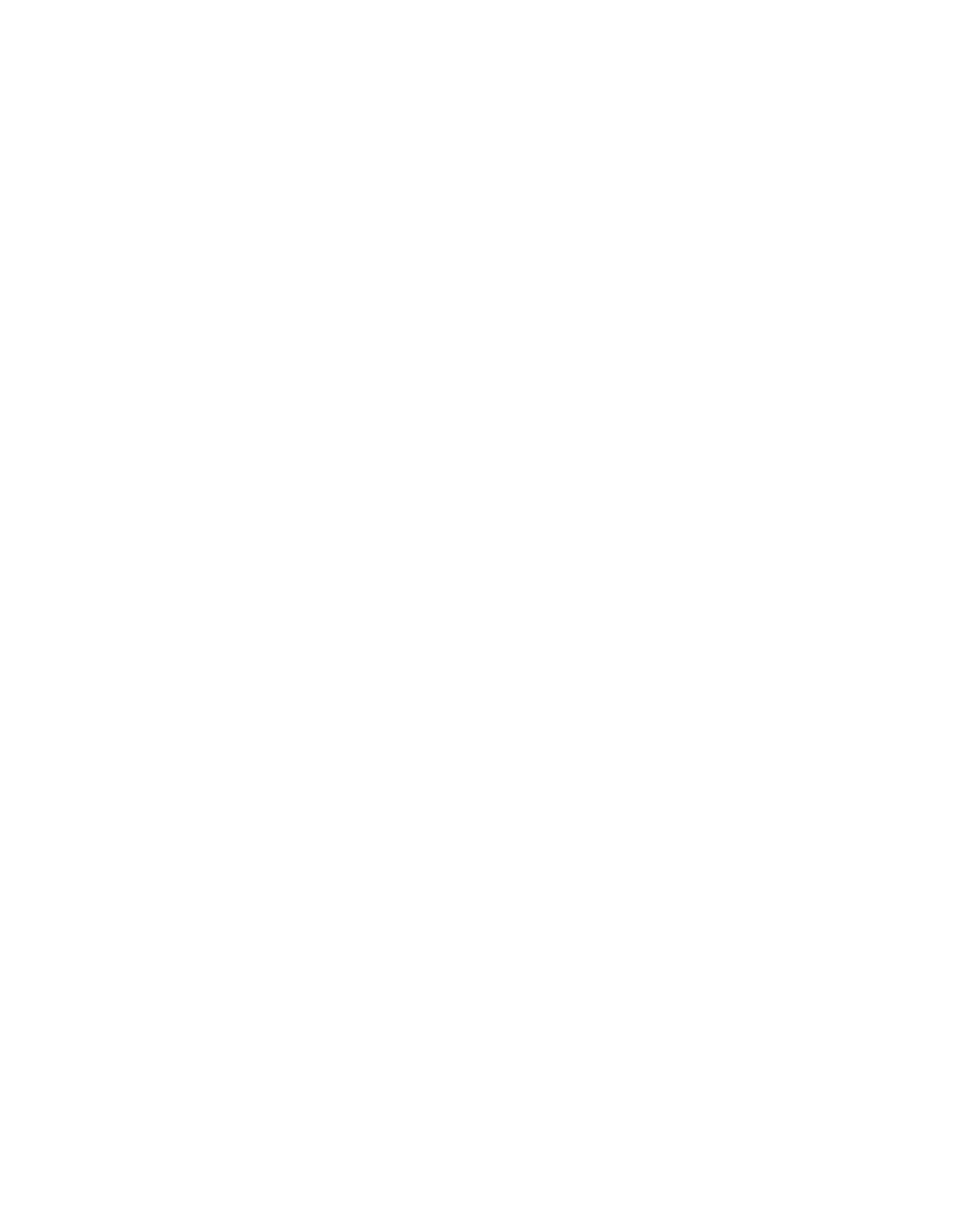

## **ISLAMORADA, VILLAGE OF ISLANDS REGULAR VILLAGE COUNCIL MEETING**

# **Founders Park Community Center 87000 Overseas Hwy Islamorada, FL 33036 June 27, 2013 5:30 PM**

# **I. CALL TO ORDER\ROLL CALL**

- **II. PLEDGE OF ALLEGIANCE**
- **III. PRESENTATIONS AND ANNOUNCEMENTS**
- **IV. PUBLIC COMMENT**
- **V. AGENDA: Request for Deletion / Emergency Additions**
- **VI. CITIZENS' ADVISORY COMMITTEE UPDATES**

# **VII. VILLAGE MANAGER REPORTS AND UPDATES**

**A.** Update on Planning and Development Services

#### **VIII. CONSENT AGENDA**

(All items on the Consent Agenda are considered routine by the Village Council and will be approved by one motion. There will be no separate discussion of these items unless a Councilmember so requests, in which event, the item will be moved to the Main Agenda.)

> **A.** Minutes: **TAB 1** June 4, 2013 Village Council Workshop (Legal Services)

June 4, 2013 Special Call Village Council Meeting (Legal Services)

June 13, 2013 Village Council Workshop (Noise)

June 13, 2013 Regular Village Council Meeting

**B.** Proposed Resolution Approving an Affordable Housing Agreement between **TAB 2**  Islamorada, Village of Islands, Florida and Glory of the Atlantic, LLC for Project MN-12-02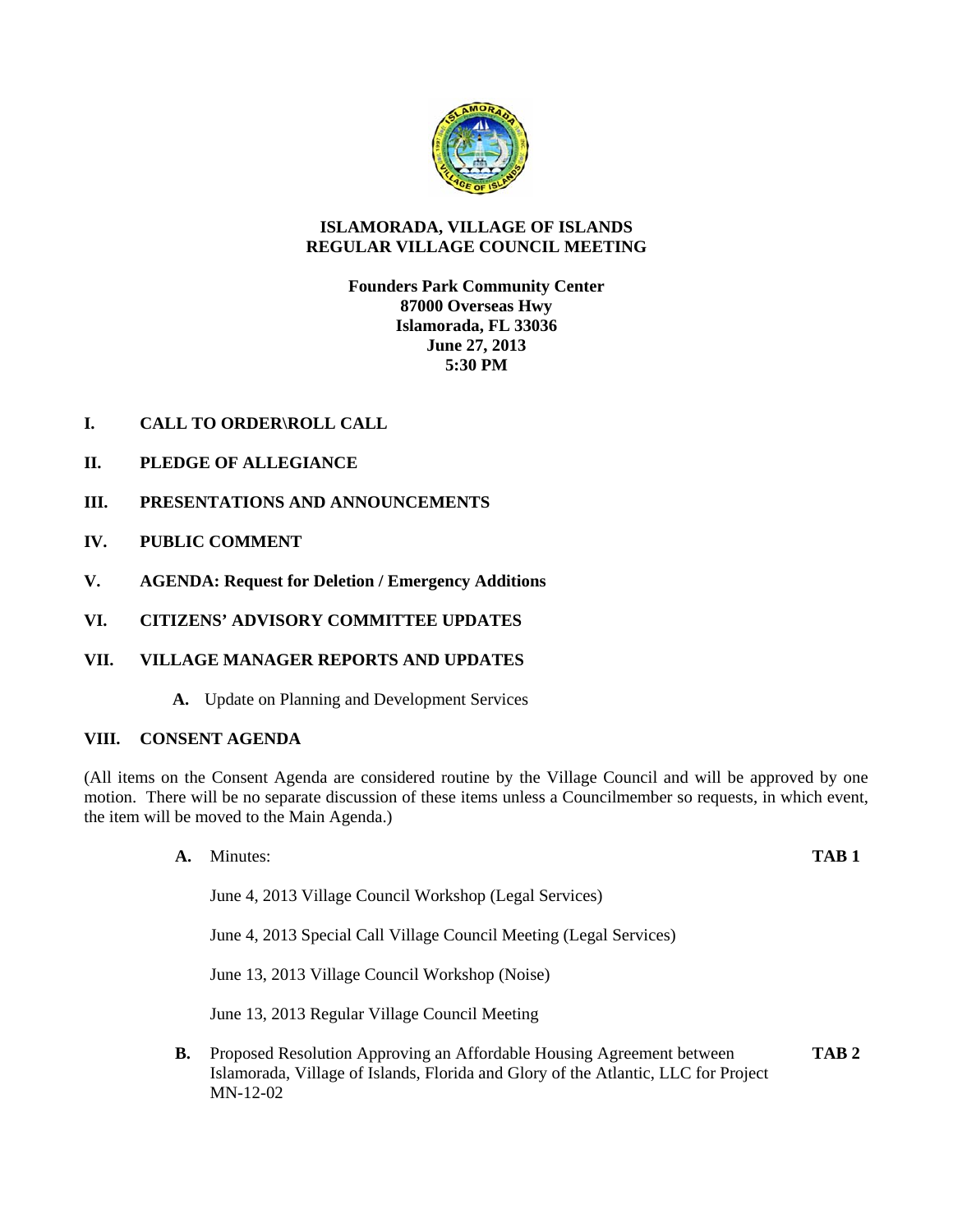**A RESOLUTION OF THE VILLAGE COUNCIL OF ISLAMORADA, VILLAGE OF ISLANDS, FLORIDA, APPROVING AN AFFORDABLE HOUSING AGREEMENT WITH OCEAN GARDENS AND GIFTS, LLC, F/K/A GLORY OF THE ATLANTIC LLC; AUTHORIZING THE APPROPRIATE VILLAGE OFFICIALS TO EXECUTE THE AFFORDABLE HOUSING AGREEMENT AND ANY ADDITIONAL DOCUMENTS PERTAINING TO THE AFFORDABLE HOUSING AGREEMENT AND TO TAKE ALL ACTIONS NECESSARY TO IMPLEMENT THE TERMS AND CONDITIONS OF THE AFFORDABLE HOUSING AGREEMENT; AND PROVIDING FOR AN EFFECTIVE DATE** 

**C.** Proposed Resolution Approving an Affordable Housing Agreement between **TAB 3**  Islamorada, Village of Islands, Florida and Glory of the Atlantic, LLC for Project SP-13-02

**A RESOLUTION OF THE VILLAGE COUNCIL OF ISLAMORADA, VILLAGE OF ISLANDS, FLORIDA, APPROVING AN AFFORDABLE HOUSING AGREEMENT WITH OCEAN GARDENS AND GIFTS, LLC, F/K/A GLORY OF THE ATLANTIC LLC; AUTHORIZING THE APPROPRIATE VILLAGE OFFICIALS TO EXECUTE THE AFFORDABLE HOUSING AGREEMENT AND ANY ADDITIONAL DOCUMENTS PERTAINING TO THE AFFORDABLE HOUSING AGREEMENT AND TO TAKE ALL ACTIONS NECESSARY TO IMPLEMENT THE TERMS AND CONDITIONS OF THE AFFORDABLE HOUSING AGREEMENT; AND PROVIDING FOR AN EFFECTIVE DATE** 

#### **IX. ORDINANCES**

**A.** First Reading - Land Development Regulations Text Amendment to Outdoor **TAB 4** Seating Areas

**AN ORDINANCE OF ISLAMORADA, VILLAGE OF ISLANDS, FLORIDA, AMENDING CHAPTER 30 "LAND DEVELOPMENT REGULATIONS," ARTICLE VI "SPECIFIC USE RESTRICTIONS," DIVISION 9 "OUTDOOR SEATING AREAS" AND ARTICLE VII "ENVIRONMENTAL REGULATIONS," DIVISION 2 "DOCKS AND SHORELINES" OF THE CODE OF ORDINANCES; PROVIDING FOR SEVERABILITY; PROVIDING FOR THE REPEAL OF ALL CODE PROVISIONS AND ORDINANCES INCONSISTENT WITH THIS ORDINANCE; PROVIDING FOR INCLUSION IN THE CODE; PROVIDING FOR THE TRANSMITTAL OF THIS ORDINANCE TO THE FLORIDA DEPARTMENT OF ECONOMIC OPPORTUNITY; AND PROVIDING FOR AN EFFECTIVE DATE UPON APPROVAL OF THIS ORDINANCE BY THE FLORIDA DEPARTMENT OF ECONOMIC OPPORTUNITY** 

**B.** First Reading - Land Development Regulations Text Amendment to Outdoor **TAB 5** Lighting

**AN ORDINANCE OF ISLAMORADA, VILLAGE OF ISLANDS, FLORIDA, AMENDING CHAPTER 30 "LAND DEVELOPMENT REGULATIONS," ARTICLE V "SCHEDULE OF DISTRICT USE AND DEVELOPMENT STANDARDS," DIVISION 5 "OUTDOOR LIGHTING" OF THE CODE OF ORDINANCES; PROVIDING FOR SEVERABILITY; PROVIDING FOR THE REPEAL OF ALL CODE PROVISIONS AND ORDINANCES**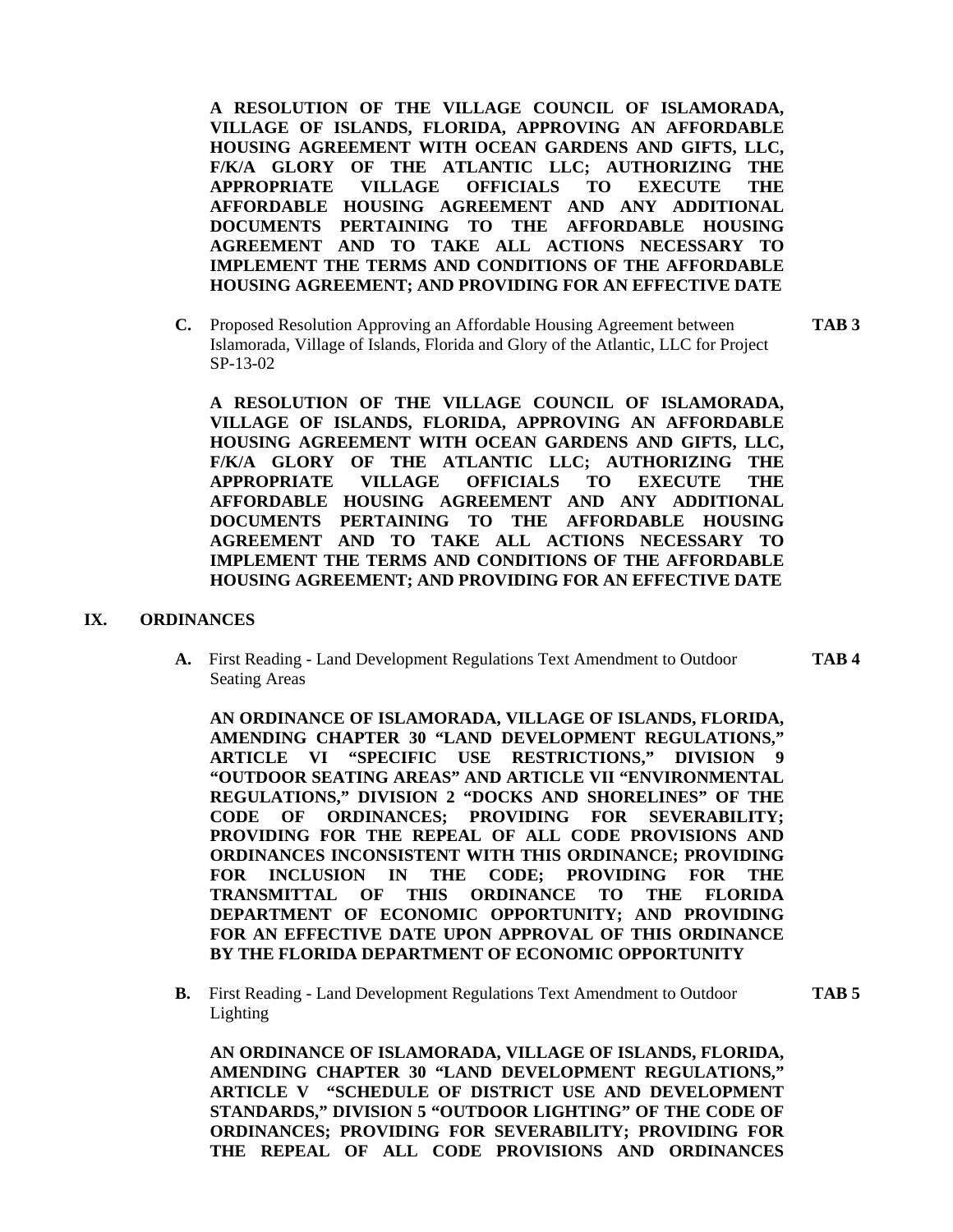**INCONSISTENT WITH THIS ORDINANCE; PROVIDING FOR INCLUSION IN THE CODE; PROVIDING FOR THE TRANSMITTAL OF THIS ORDINANCE TO THE FLORIDA DEPARTMENT OF ECONOMIC OPPORTUNITY; AND PROVIDING FOR AN EFFECTIVE DATE UPON APPROVAL OF THIS ORDINANCE BY THE FLORIDA DEPARTMENT OF ECONOMIC OPPORTUNITY** 

#### **X. QUASI-JUDICIAL**

**A.** Resolution Approving Dock Length Variance (VAR-12-01) by Scott Daiagi for **TAB 6**  Property Located at 89401 Old Highway, Plantation Key, Parcel Number 00092490-000000

**Item deferred to the July 25, 2013, 5:30 PM, Regular Village Council Meeting:** 

**A RESOLUTION OF THE VILLAGE COUNCIL OF ISLAMORADA, VILLAGE OF ISLANDS, FLORIDA, CONSIDERING THE REQUEST BY SCOTT DAIAGI FOR A DOCK LENGTH VARIANCE FOR THE DEVELOPMENT OF A PIER-TYPE DOCK WITH A 4' X 315' ACCESS WALK CULMINATING IN A 160 SQUARE FOOT (8' X 20') TERMINAL PLATFORM AND TWO DOLPHIN WOOD MOORING PILINGS LOCATED 25 FEET OFF THE TERMINAL END OF THE DOCKING FACILITY 20 FEET APART, FOR A DOCKING FACILITY WITH A TOTAL FOOTPRINT OF 1,920 SQUARE FEET ON PROPERTY LOCATED AT 89401 OLD HIGHWAY, PLANTATION KEY, AS LEGALLY DESCRIBED IN EXHIBIT "A;" PROVIDING FOR THE TRANSMITTAL OF THIS RESOLUTION TO THE FLORIDA DEPARTMENT OF ECONOMIC OPPORTUNITY; AND PROVIDING FOR AN EFFECTIVE DATE** 

#### **XI. RESOLUTIONS**

**A.** Resolution Approving the Residential Building Permit Allocation System Ranking **TAB 7**  and Awards: Quarter 2 of 2013

**A RESOLUTION OF THE VILLAGE COUNCIL OF ISLAMORADA, VILLAGE OF ISLANDS, FLORIDA, APPROVING THE RESIDENTIAL BUILDING PERMIT ALLOCATION RANKINGS AND AWARDING RESIDENTIAL BUILDING PERMIT ALLOCATIONS FOR QUARTER 2 OF 2013 OF THE BUILDING PERMIT ALLOCATION SYSTEM; AND PROVIDING FOR AN EFFECTIVE DATE** 

#### **XII. MOTIONS**

#### **XIII. WASTEWATER MATTERS**

- **A.** Wastewater Project Update **TAB 8**
	- **B.** Discussion and Direction Regarding Village Wide Pavement Repair and Overlay **TAB 9**